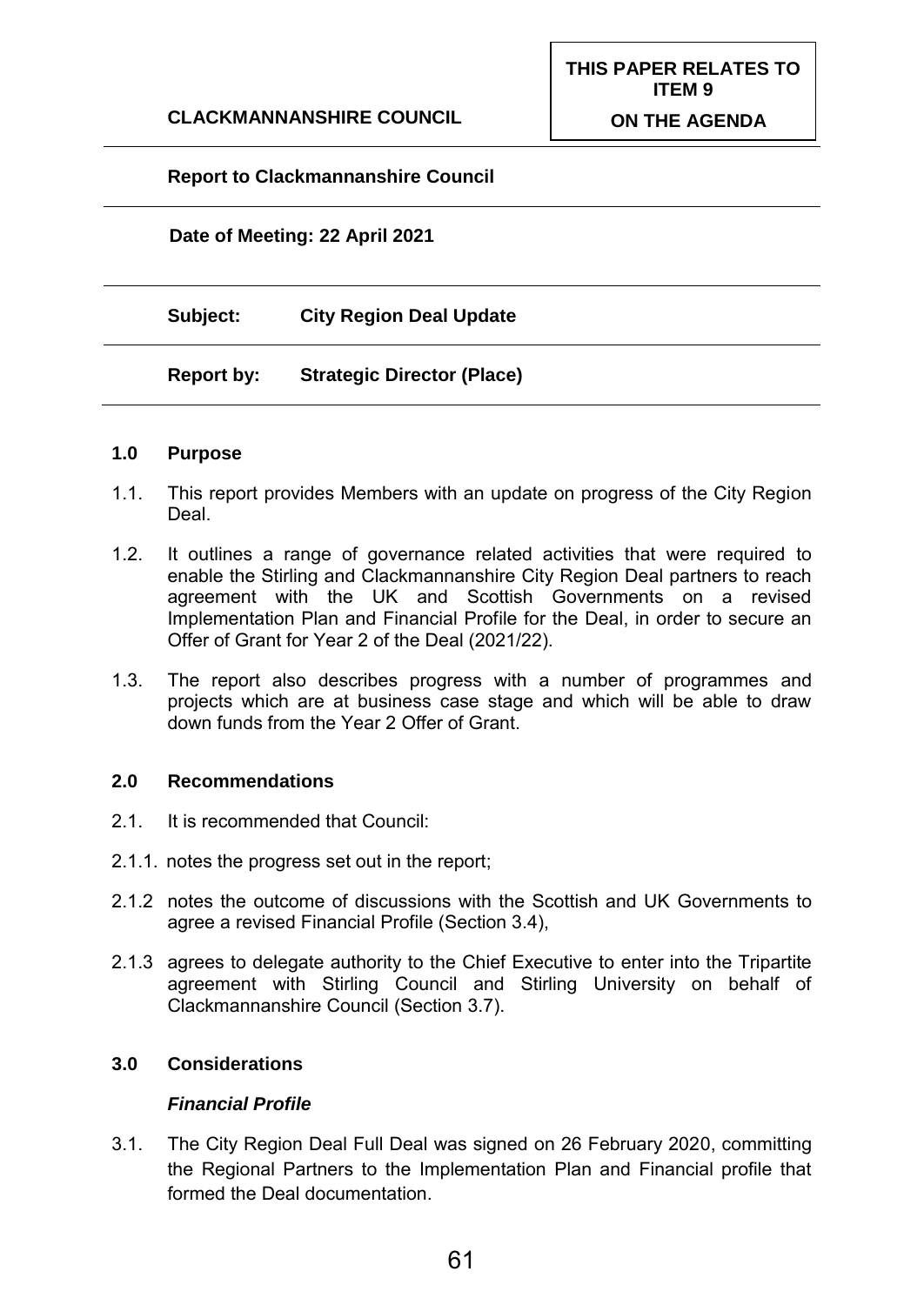- 3.2. As reported to Council on 22 October 2020, a revised delivery plan was presented to the Scottish and UK governments which outlined changes on the delivery plan as a result of the COVID-19 pandemic. The revised delivery plan and associated financial profile was formally agreed by the Stirling & Clackmannanshire City Region Deal Joint Committee on  $17<sup>th</sup>$  December, noting that spend across the Deal was forecast to outstrip the available grant allocation in Years 3 and 4 of the Deal.
- 3.3. No grant allocation for Year 1 (FY 2020/21) has been drawn down by partners and so the Year 1 grant (£8.2m) is treated as underspend and would be reallocated by Scottish Government to later years of the Deal.
- 3.4. Councillor Forson, in her role as Chair of the Joint Committee, together with the Leader of Stirling Council, subsequently met with Cabinet Secretaries Mr Matheson and Ms Forbes and an agreement was reached on the redistribution of Year 1 grant to Years 3 and 4 of the Deal. This has the effect of smoothing the profile in those years, reducing the financial impacts on Deal partners.
- 3.5. The Joint Committee also approved a recommendation for the partnership to seek the issue of the Year 2 (Financial Year 2021/22) grant offer letter for £9.8m to enable partners to progress with project activity in Year 2, including the advancing 5 projects in the Deal to Full Business Case. This would enable draw-down of project expenditure to date for these projects, with future expenditure quarterly in arrears thereafter.
- 3.6. The Grant Offer Letter, which is issued annually to Regional Partners, is the legal document that ties the partnership to delivery and spend in that Financial Year. A Draft Offer of Grant for year 2 of the Deal has been issued by the Scottish Government and is due to be considered at the Joint Committee meeting of 11 May.

### **Governance**

- 3.7. Council has delegated authority for the City Region Deal decision making to the Joint Committee. The Joint Committee has approved a governance structure which supports the deal progress and this has been agreed by Scottish and UK Governments.
- 3.8. One aspect of the governance arrangements which is required is a Tripartite Agreement between Clackmannanshire Council, Stirling Council and Stirling University. A draft agreement is being prepared and this agreement takes account of government requirements for the lead authority, the approach in other deals and best practice.
- 3.9. The Tripartite agreement is essentially a contract between the partners. The current draft summarises the governance arrangements which have already been approved, sets out the responsibilities of the Lead Authority (Stirling Council), sets out the process for spend of budget once approval of the budget has been agreed by Council, and makes provision for range of other standard contractual provisions including dispute resolution, indemnity, insurance and confidential information. Given the contractual and operational nature of the document it would be most appropriate for the finalisation of this agreement to be negotiated by officers and then signed off by the Chief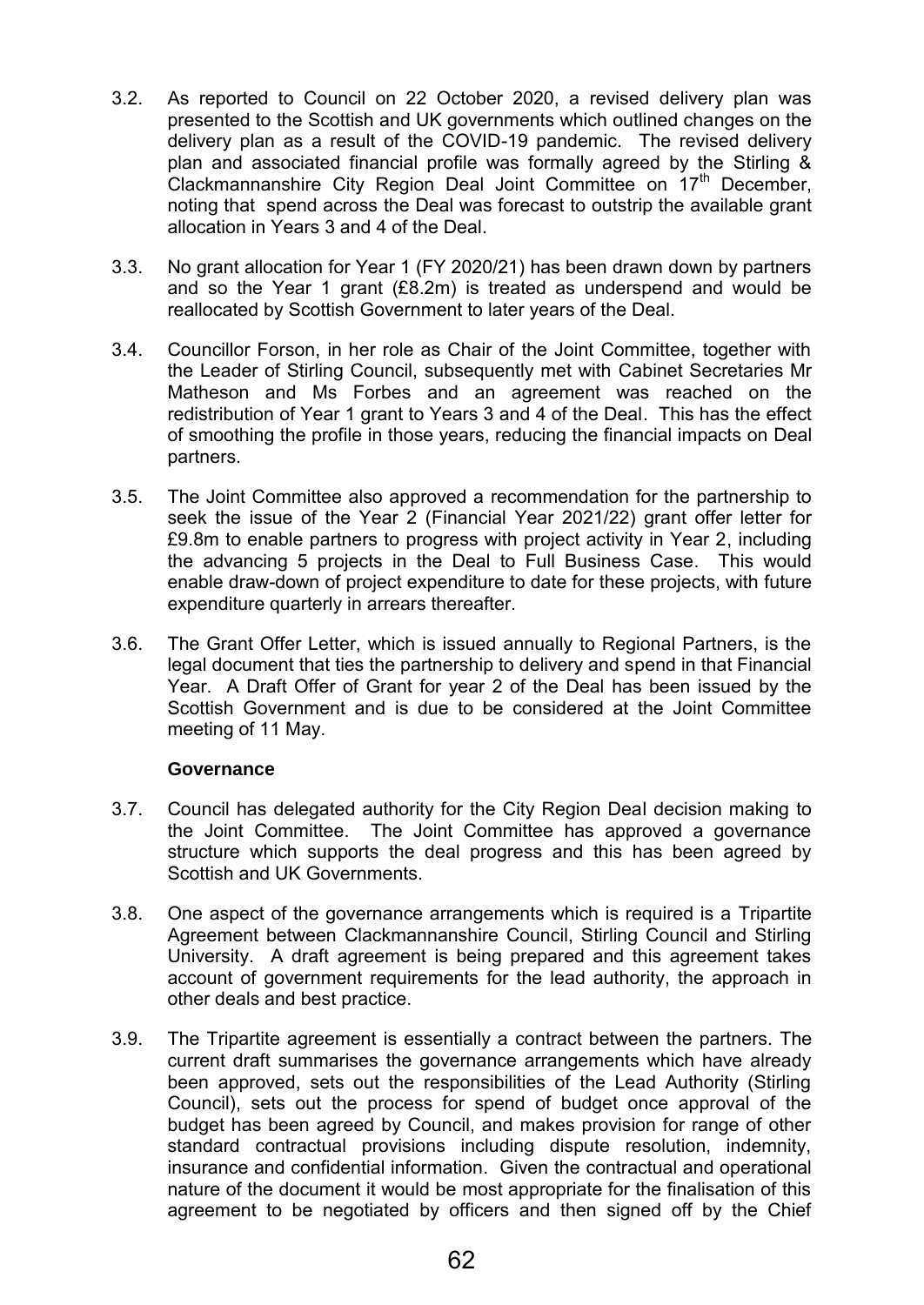Executive. The Joint Committee will also be kept up to date with the progress of this work. .

- 3.10. From 1 April 2021, the hosting of the Regional Programme Management Office will transfer from the University of Stirling back to the lead authority Stirling Council. A set of design principles has been agreed which will ensure that the RPMO will operate as an independent unit, reporting to the Chief Officer Group, and thereby to the Joint Committee.
- 3.11. Funding for the operating costs of the RPMO will be shared equally across the three Deal partners. Members will be aware that Council agreed funding of £100k per annum over the three year period from 2021/22 to 2023/24.

### *Business Cases, 2020-21*

- 3.12 Year 2 of the Deal marks a transition from the necessary initial focus on implementing Deal governance to more delivery oriented activity, with a number of business cases scheduled to be progressed during the course of the year. Progress with individual projects and programmes is set out in paragraphs 3.13 to 3.37 below and officers are also seeking to hold a City Region Deal members briefing before the summer recess.
- 3.13. The **Skills and Inclusion Programme** Outline Business Case was approved by Joint Committee on 9 March 2021. This programme represents £1.9m of Scottish Government funding to help harness the opportunities offered by the City Region Deal in order to promote equality, address inequality and maximise the economic benefits it offers to the residents of the city region. In doing so, employers providing fair work opportunities will have access to a well prepared and well skilled pool of labour. The Programme consists of two complementary projects:
	- Flexible Skills
	- Inclusion Workers and Investment Fund.
- 3.14. The next stage in the business case journey, agreed with Scottish Government, is for Full Business Cases (FBCs) for each of the two projects: Flexible Skills Project and, Inclusion Workers and Investment Fund project.
- 3.15. Clackmannanshire Council lead the Skills & Inclusion Programme and are leading on the development of the Flexible Skills Project and Stirling Council is leading the development of the Inclusion Workers and Investment Fund project.
- 3.16. Whilst the projects remain overall as set out in the OBC, partners are taking the opportunity, through the FBC journey to ensure that the projects maximise opportunities to support economic recovery from the COVID pandemic. The Flexible Skills Project, for example, will highlight groups particularly badly impacted over the last year and proposes that digital and green skills should be the immediate priority skills areas. Likewise the Inclusion Workers and Investment Fund Project will bring additional resource to support vulnerable residents across the region to remain engaged with employability and help prevent them being further left behind. It will support residents to develop a range of capabilities which will prepare them for opportunities arising through economic recovery, including those stimulated by the Deal.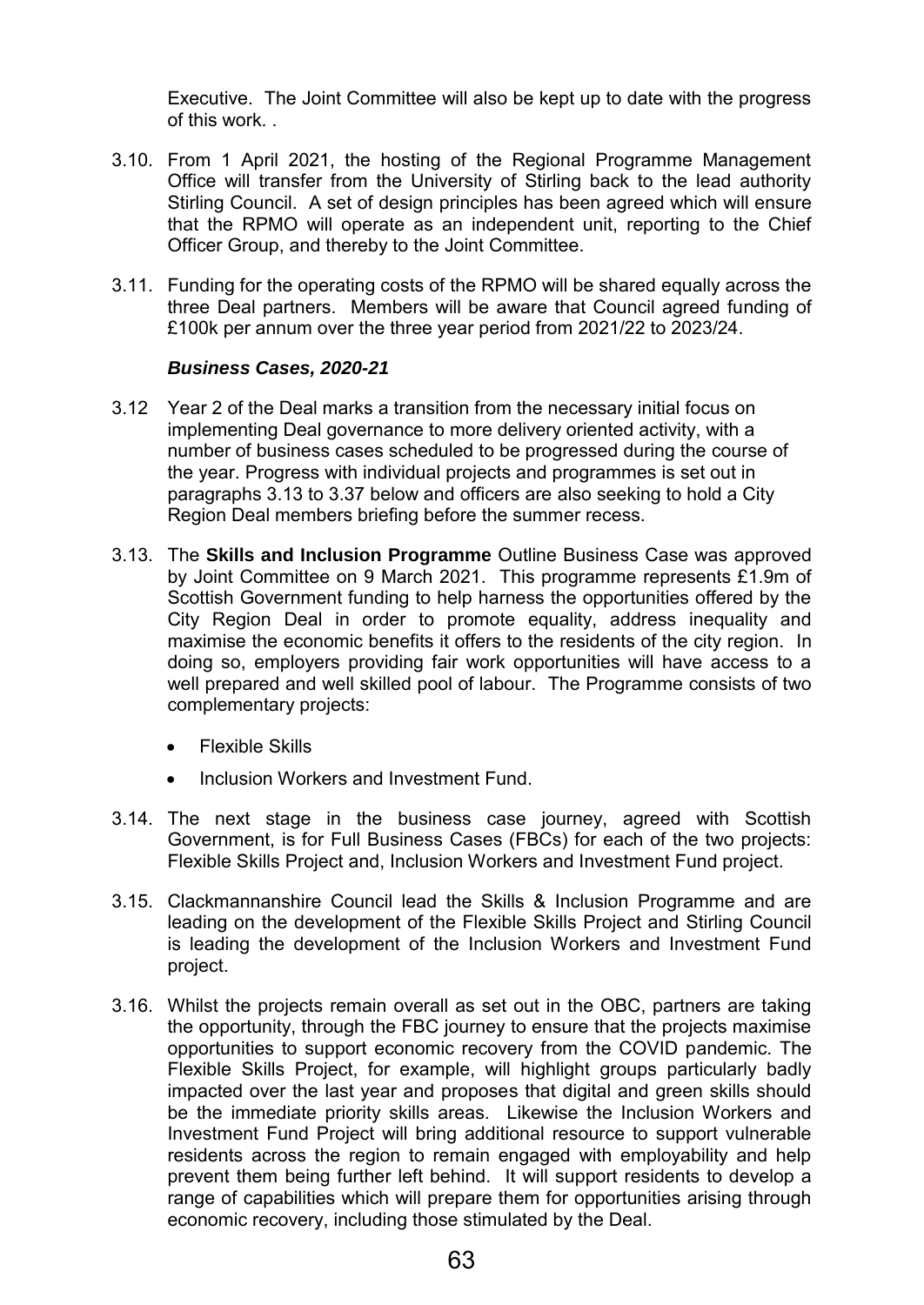- 3.17. The **Regional Energy Masterplan** Outline Business Case was approved by Joint Committee on 9 March 2021. The Stirling and Clackmannanshire City Region Deal submission had a strong focus on energy as a theme and, in particular, the importance of sustainable energy systems, in line with Scotland's world-leading carbon reduction targets. In recognition of this, the bid was successful in obtaining Scottish Government funding of £200K for developing a Regional Energy Masterplan as part of the City Region Deal.
- 3.18. The Regional Energy Masterplan will be a whole-system energy approach in the form of a road map and will identify strategically important energy projects and activities, which are prioritised based on agreed weighting in line with local and national priorities and targets. These projects and activities will be sufficiently broken down into 5-year timeframes over a 25-year period.
- 3.19. The implementation of the Regional Energy Masterplan will support inclusive growth and provide equality of opportunity through the creation of employment opportunities; assisting in the alleviation of fuel poverty; and empowerment of communities through facilitation, skills development and education; to ensure economic growth and benefits are distributed fairly across society and that opportunities are created for all our residents.
- 3.20. Progress with the Regional Energy Masterplan is especially important in the light of the COVD-19 situation. The potential of low carbon and renewable energy in creating new jobs and attracting new business into the area will very much be part of the area's economic recovery plan.
- 3.21. Community wealth building principles will be integrated into the development of the Regional Energy Masterplan. This will ensure a community-centred approach to local economic development, redirecting wealth and opportunities back into the local economy, and placing direct benefits into the hands of local people.
- 3.22. The **Walk, Cycle, Live Stirling** Outline Business Case has been developed and has been submitted to the government endorsement process. It is anticipated that the OBC will be submitted to Joint Committee on 11 May and the Full Business Case to Joint Committee on 8 June 2021.
- 3.23. The Outline Business Case for Phase 1 of **Scotland's International Environment Centre** has been developed and submitted to the government endorsement process. It is anticipated that the OBC will be submitted to Joint Committee on 11 May and the FBC to Joint Committee on 8 June 2021.
- 3.24. This is one of the key projects for Clackmannanshire, with the Council and the University of Stirling working together as lead partners for the SIEC. Partnership governance arrangements are being defined, and further details of these, together with further information on Phase 1 of the project will be reported to Council at its June meeting. This will be supplemented by a specific members briefing on SIEC by senior officers of the Council and the University of Stirling.
- 3.25. Scotland's International Environment Centre (SIEC) will create an 'innovation community' in the Forth Valley that will drive the creation of a net zero regional economy and stand as a global exemplar. Through innovation and partnership, SIEC will deliver transformational change in sustainable business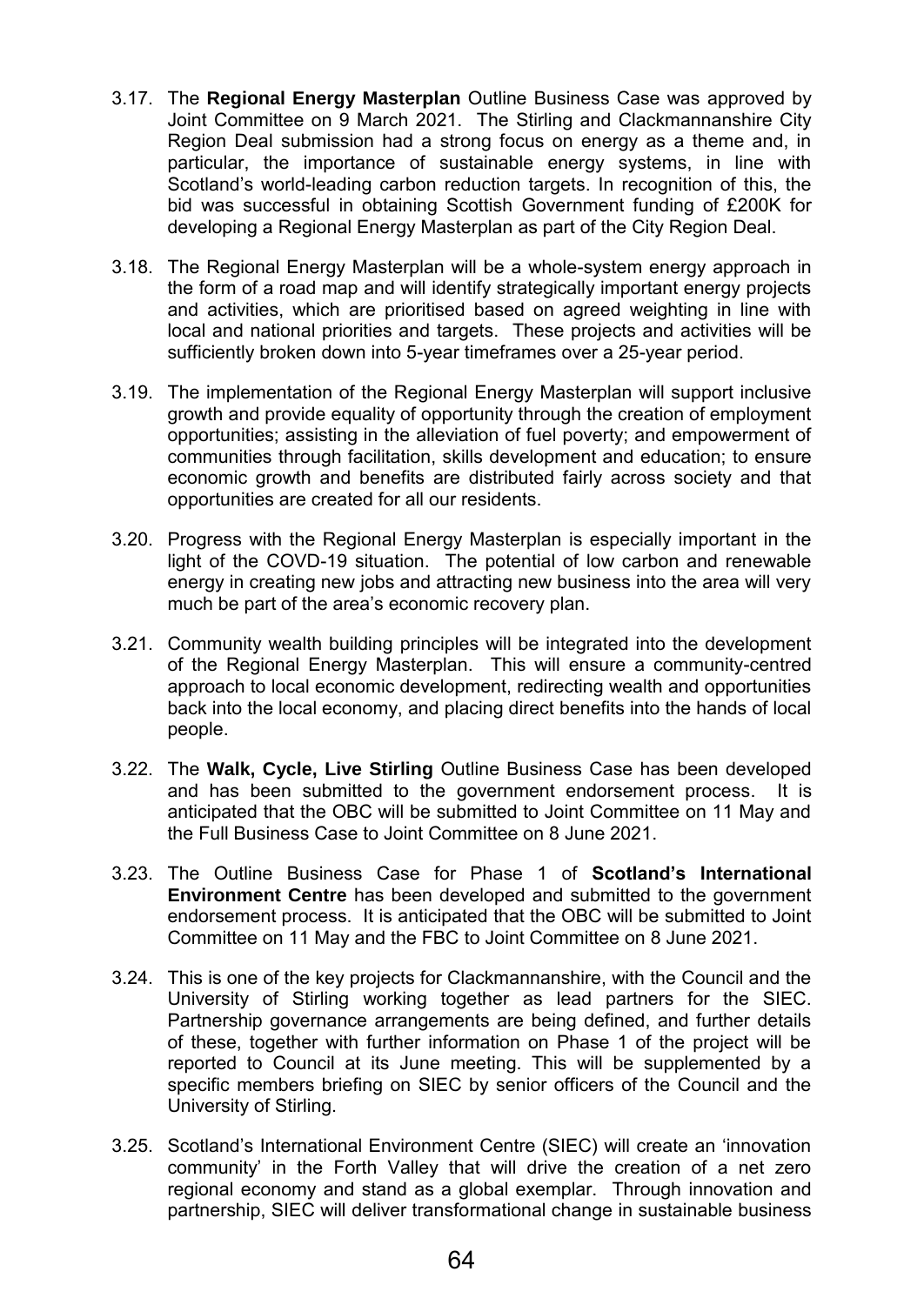practice, in order that the protection and enhancement of our natural resources becomes an enabler of economic prosperity, just transition, and wellbeing.

- 3.26. SIEC will bring together a broad spectrum of academic researchers, talented students and external partners from industry, the SME community and government (including regulators) and regional stakeholders. It will codevelop innovative products and services offering solutions that will help tackle and mitigate the inevitable impacts of climate change, support the transition to a net zero economy and protect our natural environmental assets. With potential for global and cross-sector application, SIEC will support innovation at scale within key industries including water, energy, transport, food production and the circular blue economy.
- 3.27. The investment in the overall SIEC programme is up to £17 million from the Scottish Government and up to £5 million from the UK Government. However, due to the impact of the COVID-19 pandemic, the revised SIEC implementation plan sets out two distinct project phases. Phase 1 of SIEC has been developed as a 'programme of action' to establish early operational activity and a physical presence within Alloa. Phase 1 investment is for £10m and comprises:
	- Full scale development of the Forth Environmental Resilience Array including data analytics centre and visualisation hub; the first key components of the Centre of Excellence that will drive the SIEC innovation community;
	- Fast start of the Business Accelerator to stimulate business innovation and support the Green Recovery from COVID-19.
- 3.28. The Forth Environmental Resilience Array (Forth-ERA) will provide a single point of access to environmental data and analytics for the Forth Valley region to facilitate world-leading scientific research, promote more efficient environmental management and regulation, and stimulate business innovation in support of Scotland's transition to a net zero carbon society. It is expected that the services provided by Forth-ERA will support a wide range of applications and users including agriculture, fisheries, shipping and navigation, biodiversity and conservation, oil and gas, renewables and low carbon, green tourism, local and national governance, and public health.
- 3.29. The web-based software platform and toolkit at the core of Forth-ERA will provide access to live data streams and analytics from sensor networks, satellite imagery and model simulations via a single intuitive client interface accessible from desktop, tablet or mobile devices. Forth-ERA will exploit 5G cellular network technology to enable high-volume data telemetry from a large number of distributed sensors, including high-definition video, while simultaneously permitting equally large volumes of data to be live streamed to users in the field supporting innovative applications such as the use of augmented reality (AR) in the natural environment.
- 3.30. The aim of this project is to demonstrate the capacity of the Forth-ERA platform to support four use cases: (1) monitoring water quality in drinking water reservoirs; (2) real-time monitoring of bathing water quality; (3) early warning and monitoring of floods; and (4) demonstrating environmental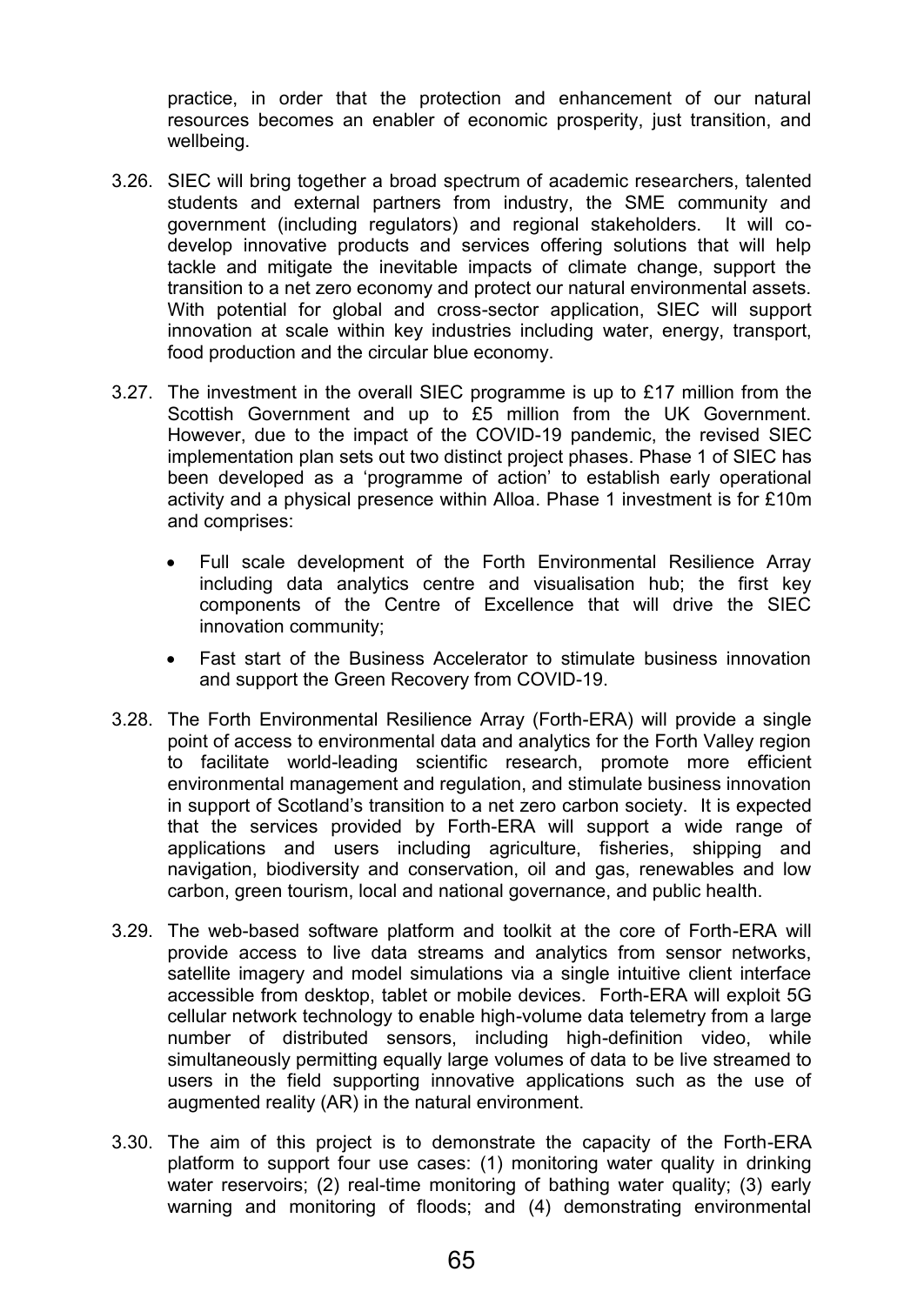compliance in the brewing and distilling sector. The flood monitoring usecase will focus on the full catchment of the River Forth and the other usecases will focus on the River Leven sub-catchment.

- 3.31. Conversations are taking place with Scotland's 5G Centre to explore synergies between Forth-ERA and the proposed 5G innovation hub which is also being located in Alloa, with co-location of the two initiatives looking more and more likely.
- 3.32. The **Digital District Phase 2** Outline Business Case has been developed and submitted to the government endorsement process. It is anticipated that the OBC will be submitted to Joint Committee on 6 July 2021.
- 3.33. The Digital District Phase 2 project will deliver significant, inclusive economic growth through accelerated business development, job creation, skills development, inward investment, talent retention, international trade and entrepreneurial innovation across a key sector.
- 3.34. The investment will provide high quality business space and development of skills at digital hubs in Callander, Cowie and Clackmannanshire to enable growing companies in the digital sector to stay local and create new and exciting opportunities across the region.
- 3.35. All of this will be supported by a programme of skills development and training, involving businesses, schools, Forth Valley College, University of Stirling and local partners. Research into relevant successful examples of innovative environments in other regions shows that entrepreneurial businesses in growth sectors require a range of types of space which suit their ethos and culture whilst enabling them to be part of a co-working group also with a clear identity. With support from the Skills and Inclusion programme. a 'Skills Pathway Plan' will be developed which will ensure that the opportunity to develop digital skills at all levels and address digital exclusion will be maximised.
- 3.36. The capital cost of the project is expected to be £4m £2m to be invested in a new digital hub in Stirling and £2m to be invested in hubs in Callander, Cowie and Clackmannanshire.
- 3.37. The OBC for the **Culture Heritage Tourism Programme** is under development and will be submitted to the government endorsement process towards the end of April. It is anticipated that the OBC will be submitted to Joint Committee on 6 July 2021.
- 3.38. Monthly meetings of the Stirling and Clacks officer level delivery group are taking place which include two Scottish Enterprise tourism officers. A Programme Board has been established and its first meeting took place in February 202. Recruitment of a Programme Board Chair is currently underway. Focus at a Clacks level has been on pulling together a set of projects for its share of the £15m fund. Scottish Enterprise has been assisting the Council and tourism consultants have been brought on board to accelerate this process and provide additional expertise. Three themed virtual workshops around Hills and Glens, Heritage and The River took place in November 2020 and a wide range of stakeholders took part. Whilst the work of the consultants in not yet complete, key emerging project ideas are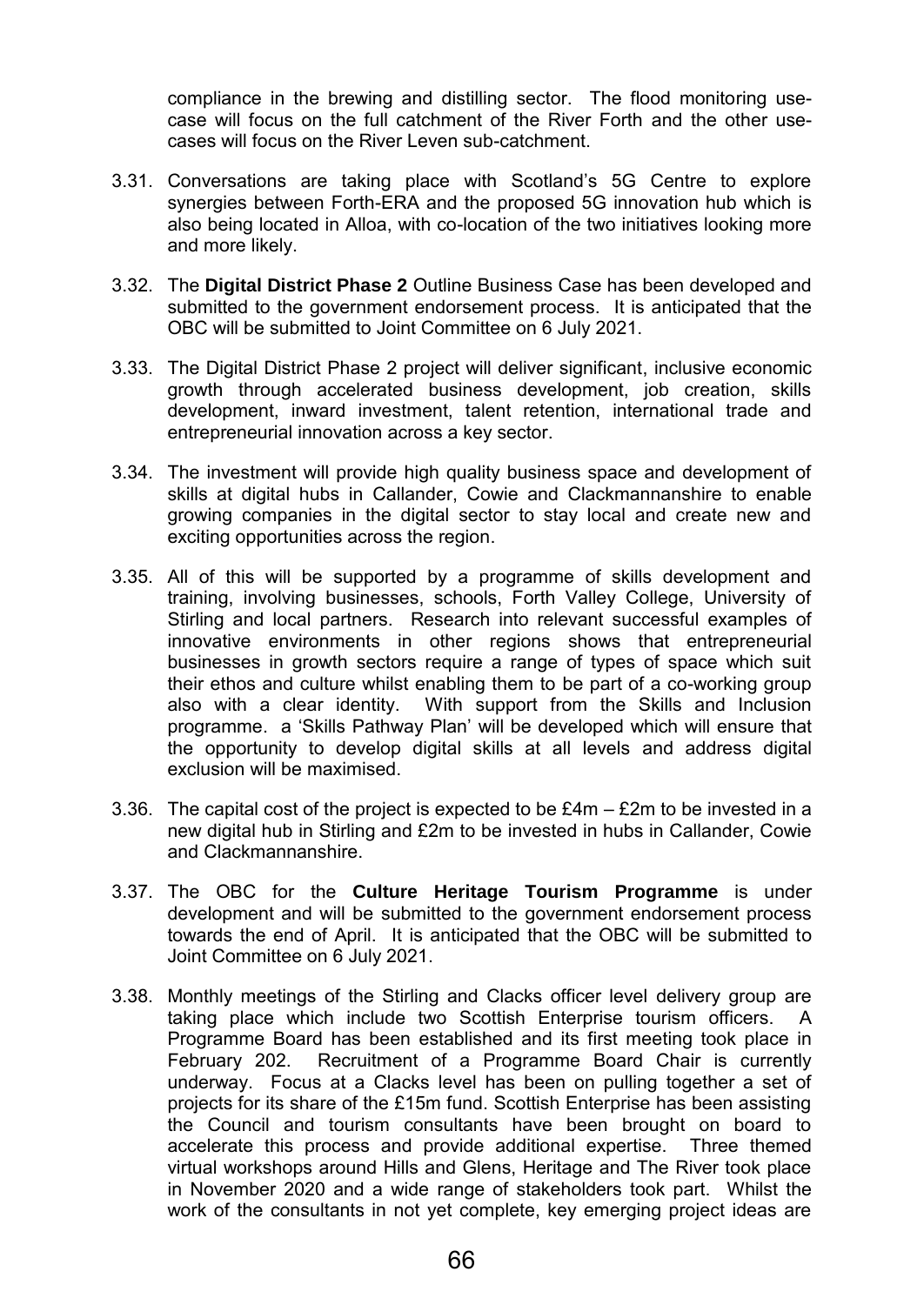adventure tourism and brewing/distilling heritage. Clear links with other CRD projects are also being made, in particular, Active Travel and the SIEC.

## **4.0 Sustainability Implications**

4.1. Environmental and financial sustainability considerations form a key part of the Deal Benefit Realisation Plan and all business cases must demonstrate clear links to the agreed outcomes.

### **5.0 Resource Implications**

- 5.1. *Financial Details*
- 5.2. The full financial implications of the recommendations are set out in the report. This includes a reference to full life cycle costs where appropriate.  $Y$ es  $\square$
- 5.3. Finance have been consulted and have agreed the financial implications as set out in the report.  $Y$ es  $\square$
- 5.4. *Staffing*
- 5.5.

#### **6.0 Exempt Reports**

6.1. Is this report exempt? Yes  $\Box$  (please detail the reasons for exemption below) No  $\Box$ 

### **7.0 Declarations**

The recommendations contained within this report support or implement our Corporate Priorities and Council Policies.

#### $(1)$  **Our Priorities** (Please double click on the check box  $\boxtimes$ )

Clackmannanshire will be attractive to businesses & people and ensure fair opportunities for all  $\square$ Our families; children and young people will have the best possible start in life  $\Box$ Women and girls will be confident and aspirational, and achieve their full potential Our communities will be resilient and empowered so that they can thrive and flourish  $\square$ 

### (2) **Council Policies** (Please detail)